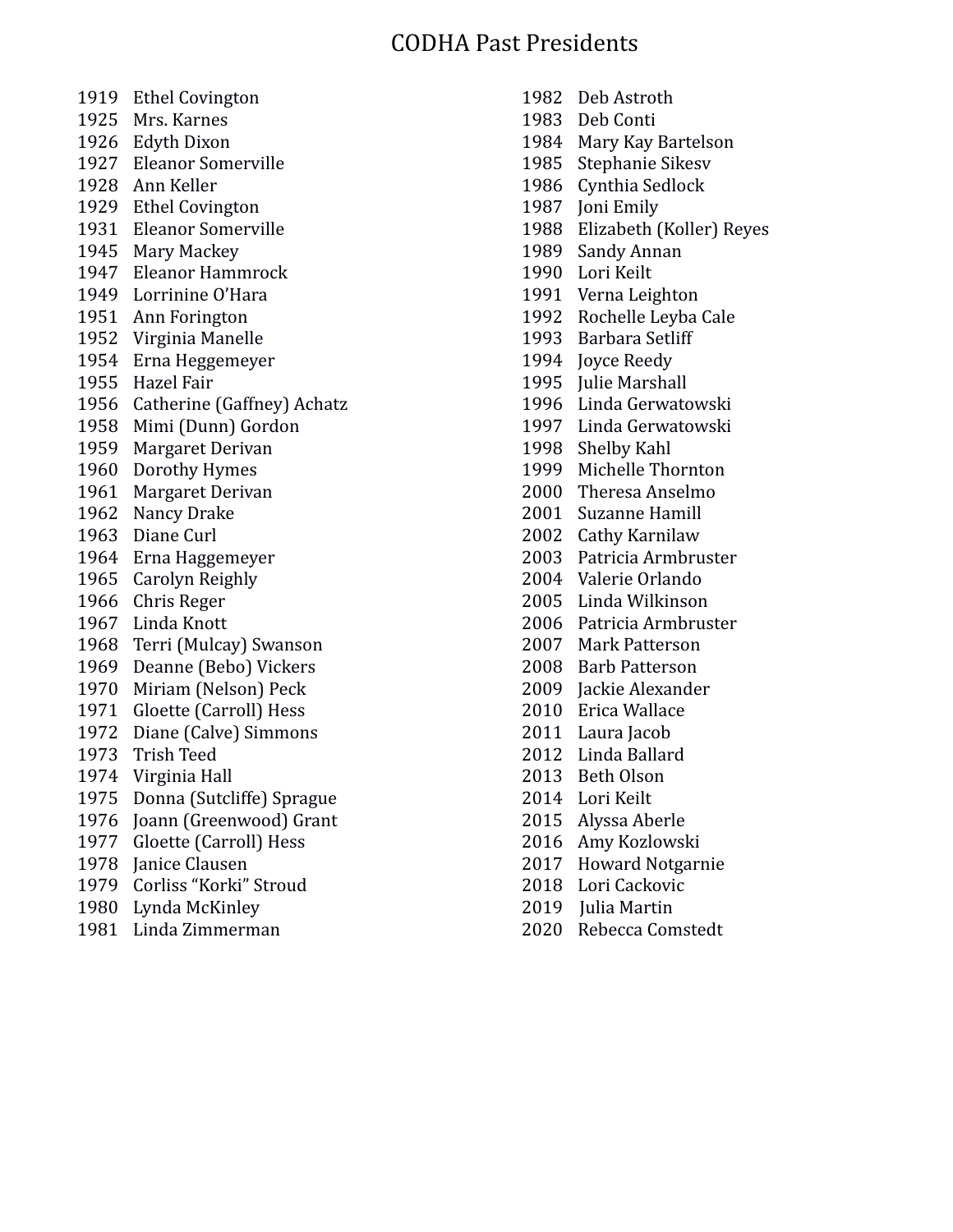#### CODHA OUTSTANDING CONTRIBUTION AWARD

 Cynthia Asplund Deb McFall Stephanie Sikes Patti Kelly Linda Gerwatowski 1991 Ieanne Graves Elizabeth (Koller) Reyes Sandra Stimack Barbara Eighman Patsy Ruggles Kathy Siemon Tori Phillips Elizabeth Thompson Sally Lund Mary Demchok Renee Floyd Linda Wilkinson Jacqueline Vacca

 Terrill King-Hamm Page Dine Vickie Engele Annie Gibbs Carolyn Crittenden Sue Meyers Elizabeth Thompson Annie Gibbs Michelle Vacha Mark Patterson Stephanie Bockmann Laurie Ghigleri Julie Wood Susan Cotten Jennifer Hosburgh Teresa Ramirez

## CODHA DISTINGUISHED SERVICE AWARD

- Linda Gerwatowski
- Theresa Anselmo Shelby Kahl Suzanne Hamill Michelle Thornton Renee Floyd Karen Barry
- Cathy Karnilaw
- Lori Keilt
- Amy Meryhew
- Karen Barry
- Sue Meyers
- 
- Patricia Armbruster
- Julia Martin
- Jackie Alexander
- Erica Wallace
- Laurie Ghigleri
- Glo Hess
- Gina Fox
- Leslie Melody Koronkiewicz
- Amy Rezvani
- Howard Notgarnie

## CODHA DEBORAH BAILEY ASTROTH DISTINGUISHED SERVICE AWARD \*Award was renamed in 2018

Deborah Bailey Astroth

Carolyn Anello

Elizabeth Olson